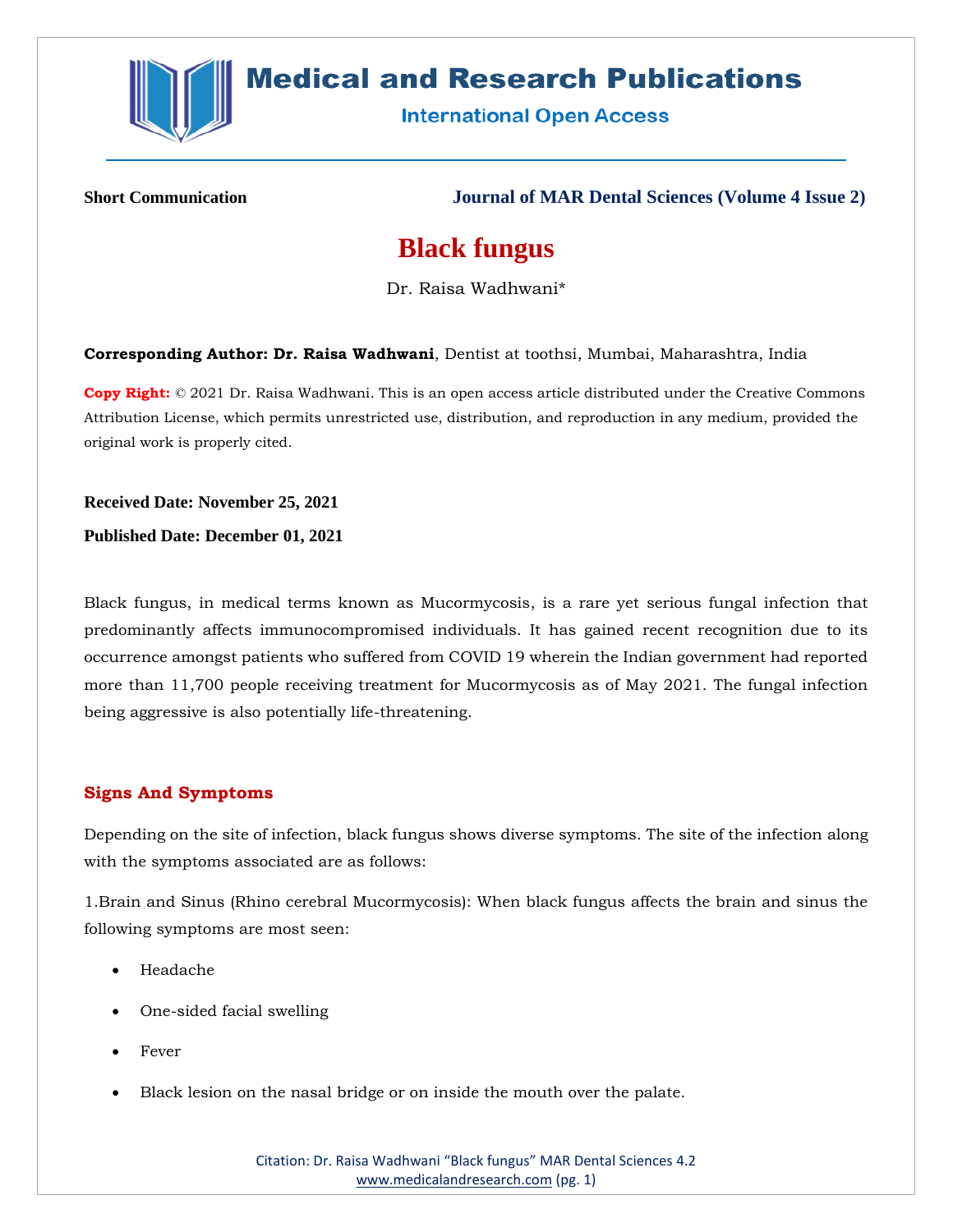### **Journal of MAR Dental Sciences (Volume 4 Issue 2)**

- Nasal or sinus congestion
- Facial numbness/pain
- Runny nose or nasal congestion
- Loss of smell
- Blurred vision
- Swollen or bulging eye.
- 2. Lungs (Pulmonary Mucormycosis)

When it affects the lungs the following symptoms are seen:

- Fever
- Cough
- Chest pain
- Shortness of breath
- Blood in cough
- 3. Skin (Cutaneous Mucormycosis)

Black fungus affecting an area of the skin that has a cut or wound gives rise to the following symptoms:

- Excessive swelling or redness around a wound
- Blisters or ulcers
- Pain
- 4. Stomach (Gastrointestinal Mucormycosis)

When it affects the gastrointestinal tract, the following symptoms are seen:

- Abdominal pain
- Nausea and vomiting
- Gastrointestinal bleeding
- 5. Miscellaneous (Other parts)

The infection can spread to various other parts of the body through blood. This is seen less commonly.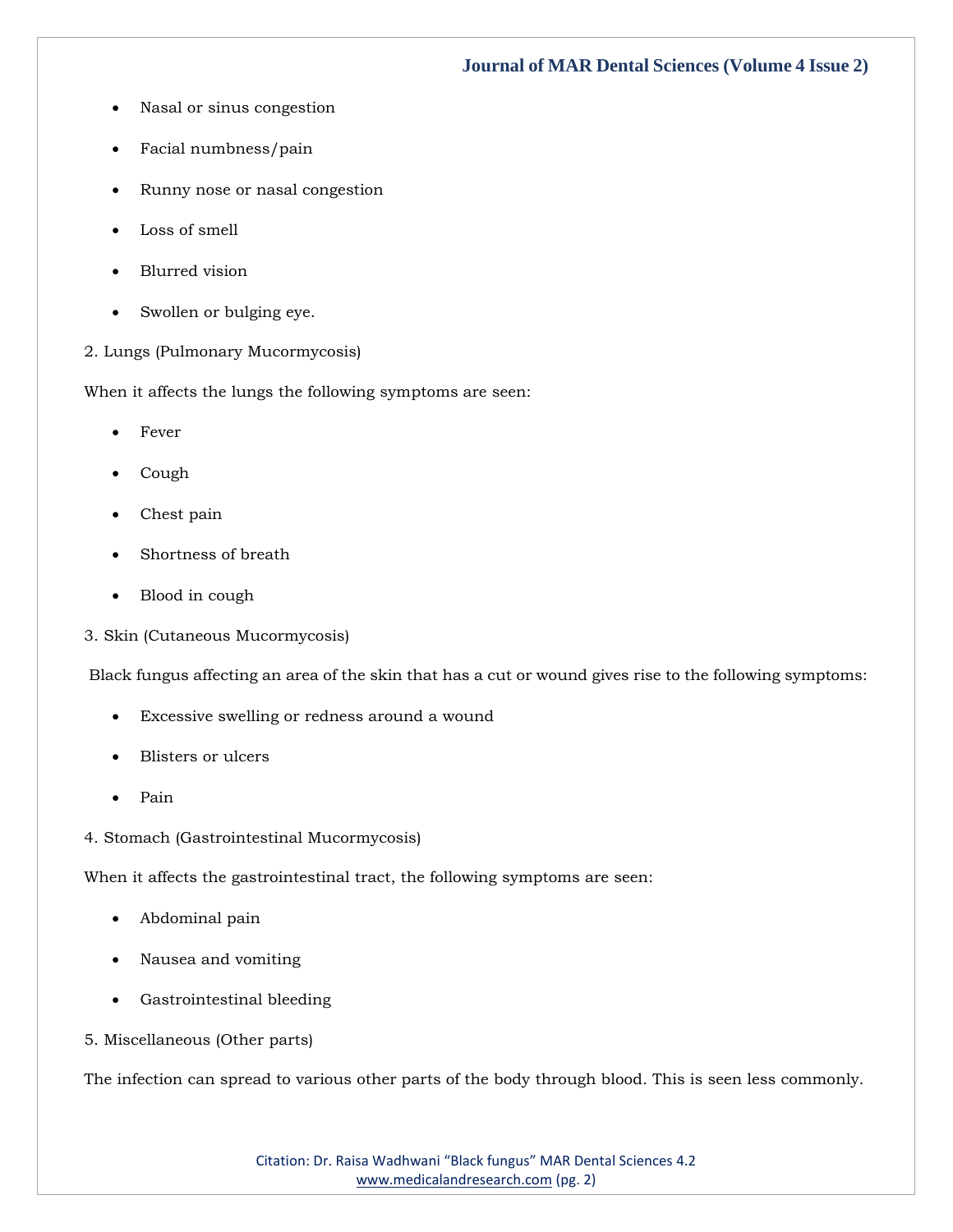#### **Causes**

Mucormycosis is caused by a group of fungi called mucormycetes. Mucormycetes are found almost everywhere, in air, water, soil and even food. They belong to the order- Mucorales and Rhizopus and Mucor are the most common species that cause Mucormycosis.

The Indian Council of Medical Research advisory stated that the following predisposing factors amongst Covid 19 patients increased the risk of developing Mucormycosis:

- o Prolonged use of steroid
- o Uncontrolled diabetes mellitus
- o Prolonged hospital stays
- o Post organ transplant, cancer, co-morbidities
- o Voriconazole therapy.

#### **Diagnosis**

Diagnosis of Mucormycosis consists of mainly the following:

- Taking a thorough medical history of the patient.
- Recording the symptoms.
- Physical examination.
- Lab tests.
- CT scan of lungs or sinus.
- Collection of a fluid sample from the respiratory system
- Tissue biopsy.

#### **Treatment**

- Intravenous antifungal medications are given to the patient such as Amphotericin B, Posaconazole and Isavuconazole for 4-6 weeks. Infusion of normal saline is done before the infusion of Amphotericin B.
- Surgery is done to remove the infected tissue.